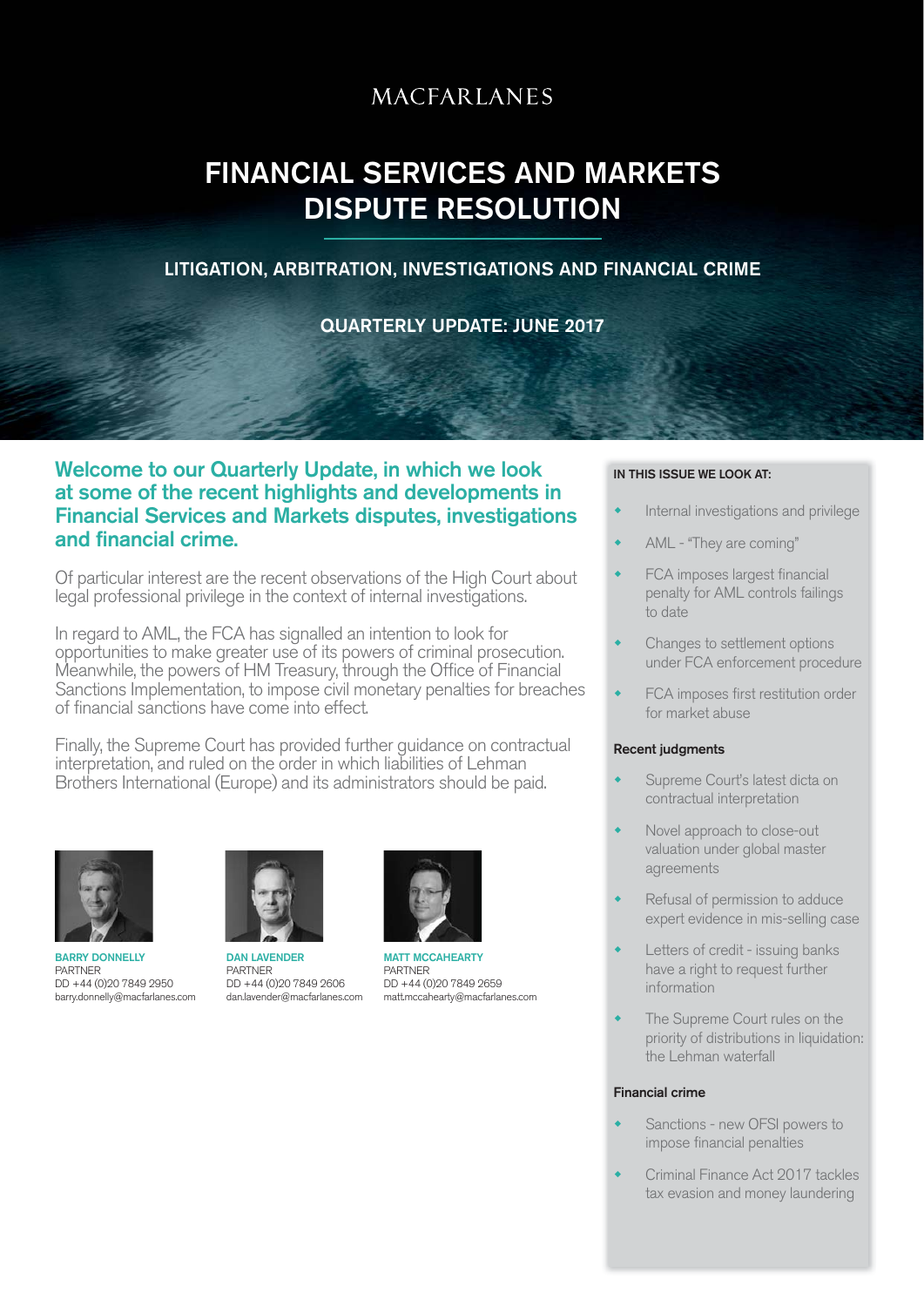# INTERNAL INVESTIGATIONS AND PRIVILEGE

Following hot on the heels of *Astex Therapeutics v Astra Zeneca* and the *RBS Rights Issue litigation*, the High Court has recently delivered further guidance on legal professional privilege (LPP). In *Serious Fraud Office (SFO) v Eurasian Natural Resources Corporation Ltd (ENRC) [2017] EWHC 1017*, the SFO has successfully challenged claims by ENRC to both litigation privilege (LIP) and legal advice privilege (LAP) in the context of an internal investigation. In its recent ruling, the Court found that:

- lawyers' notes of interviews are not protected by LAP;
- a criminal investigation may not be treated as adversarial litigation for the purposes of establishing LIP;
- reasonable contemplation of a criminal investigation does not, therefore, necessarily, equate to the reasonable contemplation of proceedings for the purposes of LIP;
- certain reports created by ENRC's external lawyers were not privileged because they were part of a fact-finding exercise; and
- whether communications with external counsel are privileged depends upon the authority of the relevant employee / in-house counsel as a matter of fact.

In 2011, ENRC commenced an internal investigation into possible bribery and corruption in its overseas activities as part of self-reporting to the SFO. During the course of its internal investigation, external lawyers for ENRC conducted interviews, created reports based on their fact-finding, and made presentations to the Board. In addition, forensic accountants engaged by ENRC conducted a books and records review with a focus on compliance and remediation in anticipation of an external investigation, which the SFO eventually commenced in April 2013. The SFO sought a declaration that none of the materials created by the external lawyers and accountants was protected by LPP.

In making the declaration, the Court rejected ENRC's claim to LIP during its internal investigation, because ENRC could not show that litigation with the SFO, namely prosecution proceedings rather than an investigation, was more likely than not. Furthermore, even if a criminal prosecution had been in

reasonable contemplation, none of the documents in issue was created for the dominant purpose of obtaining legal advice in relation to such anticipated proceedings; they were created as part of fact-finding and to inform next steps, including remediation in anticipation of a SFO investigation.

In regard to LAP, the Court found that lawyers' working papers were not privileged unless they evidenced the trend or tenor of the legal advice being given. Therefore, interview notes taken by external lawyers, and underlying materials used to prepare factual reports and presentations, were not protected by LAP. Only slides and directly related materials prepared as part of a presentation to the Board, and which contained the lawyers' findings and advice, were privileged.

A particular point of concern in this area remains the makeup of the "client" for privilege purposes, and the Court's view that the client consists only of those persons expressly or impliedly authorised to seek legal advice from external counsel exacerbates the concern. The Court considered that the question of whether in-house counsel (or any other employee) had the authority to obtain legal advice from external lawyers, was a question of fact on the evidence. In this case, exchanges between ENRC's Head of Mergers and Acquisitions, a qualified lawyer and former head of legal, were found not to be privileged because he was communicating as a "man of business", and so did not have the requisite authority.

#### COMMENT

ENRC has sought permission to appeal to the Court of Appeal. Even so, unlike the RBS Rights Issue litigation, in which the appeal fell away, the facts of this case are not ideal for a reconsideration of LPP.

In the meantime, this case highlights the importance of being able to show that legal proceedings, and not just an external investigation, are in contemplation during the course of an internal investigation. The basis for having proceedings in contemplation should be documented at an early stage, and updated on a regular basis. At the same time, careful thought at the outset must be given to the identity of the "client", namely those who are to have the authority to obtain legal advice on behalf of the corporate entity, as well as to clear internal guidelines on both internal and external communications.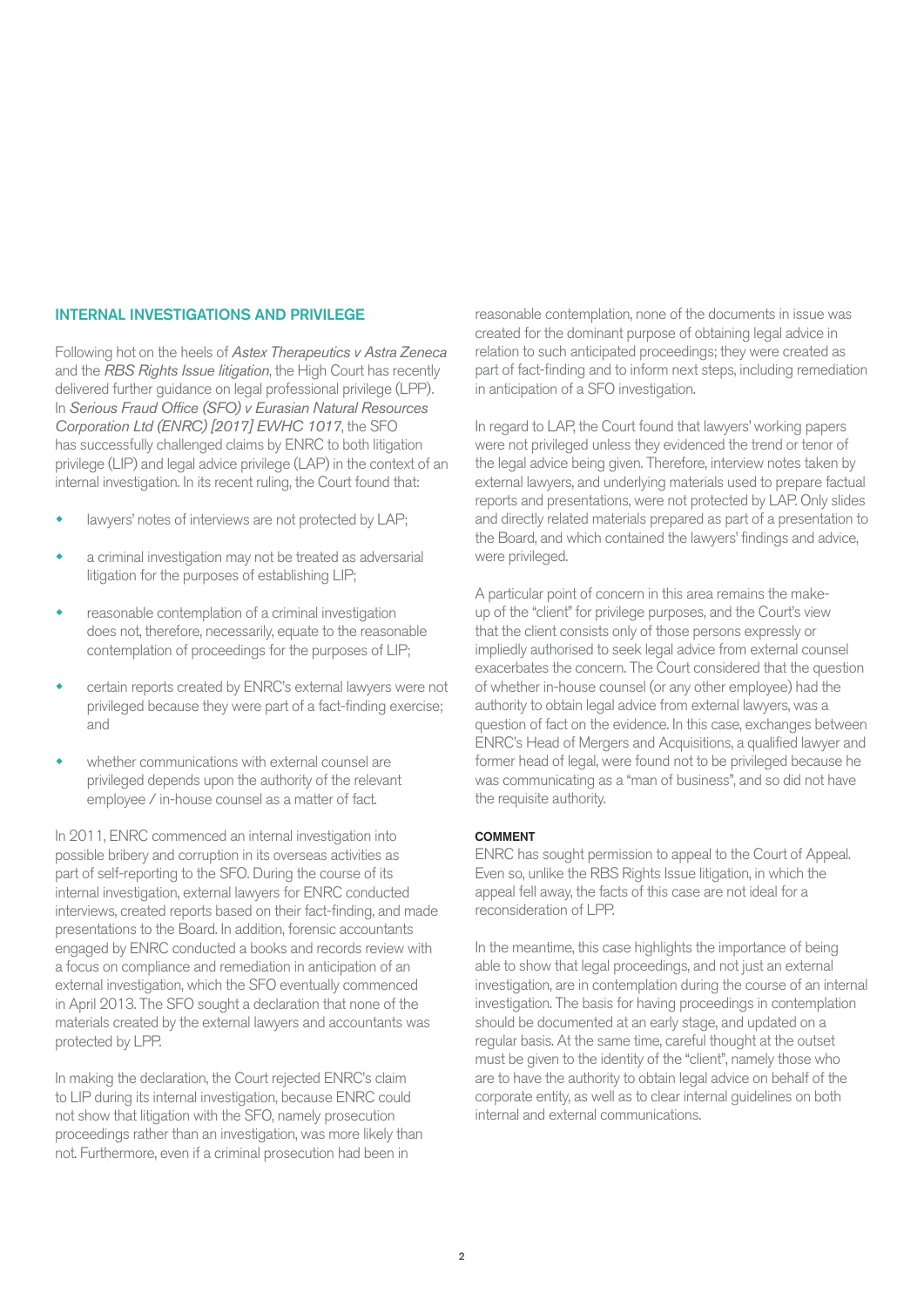# ENFORCEMENT FOCUS

# AML – "THEY ARE COMING…"

Recent events make it clear that money laundering will not only continue to be the subject of intense regulatory focus, but also a target for more criminal prosecutions over the next few years.

In its recent Business Plan for 2017/2018, the FCA has stated that whilst it will generally use its civil powers, it will use its criminal powers to prosecute firms or individuals where AML failings are "*particularly serious or repeated*".

On the back of the early responses to the Financial Crime Data Return rolled out to firms in 2016, the FCA is making sure that it is focusing its supervision on the right firms. At the same time, the FCA will also refer cases to other law enforcement agencies such as the National Crime Agency where it identifies suspected money laundering.

Over and above the FCA's powers of criminal prosecution in respect of breaches of the Money Laundering Regulations, there remains the real prospect of a new corporate criminal offence in due course of failure to prevent money laundering. The outcome of the Government's Call for Evidence earlier in the year is likely to produce a consultation paper which may confirm that "failure to prevent" is the Government's preferred model in regard to money laundering (as well as fraud and false accounting), as under the Bribery Act 2010 and the Criminal Finances Act 2017 (the facilitation of tax evasion - in force from September).

In the meantime, the FCA has continued to work closely with the Treasury on AML policy issues during the process of transposing the 4th Money Laundering Directive (4MLD) into UK law by the end of June.

A significant difference from 3MLD is the imposition under 4MLD of a positive duty on firms to undertake a risk assessment to identify and assess the risks of money laundering and terrorist financing. Firms will have to put in place policies, controls and procedures to mitigate threats of money laundering and terrorist financing at the Union, Member State and firm level to accompany such risk assessments. Despite the requirement for proportionality, these policies and procedures will have to be approved by the firm's senior management, as well as being continuously monitored.

All in all, the area of money laundering is set to remain a critical focus of interest for the UK and overseas enforcement agencies for the foreseeable future.

# FCA IMPOSES LARGEST FINANCIAL PENALTY FOR AML CONTROLS FAILINGS TO DATE

On 30 January 2017, the FCA fined a bank (B) £163m for failing to maintain an adequate AML control framework between 1 January 2012 and 31 December 2015. This is by far the largest financial penalty to date in this area.

As a result of serious deficiencies throughout B's AML control framework, the front office of B's Russian-based subsidiary was able to execute between 2,400 and 5,600 so-called "mirror trades" through B's London branch. These involved a Russian customer buying liquid securities from B (Moscow) for roubles, and a connected non-Russian customer selling an identical amount of the same securities to B (London) for US dollars. As a result, unidentified customers were able to convert roubles into US dollars, and transfer an estimated \$10bn (of unknown origin) from Russia to offshore bank accounts in Cyprus, Estonia and Latvia. Unsurprisingly, the FCA found this to be suggestive of financial crime.

In particular, the FCA considered that B had exposed the UK financial system to the risks of financial crime by failing properly to oversee the formation of new customer relationships and the booking of global business in the UK. B's Corporate Banking and Securities division in particular was considered to have failed to perform adequate customer due diligence, to have used flawed customer and country risk rating methodologies, and to have had an inadequate AML IT infrastructure.

Therefore B had breached Principle 3 of the FCA's Principles for Businesses (taking reasonable steps to organise the firm's affairs responsibly and effectively, with adequate risk management systems), and a number of provisions in the Senior Management Arrangements, Systems and Controls (SYSC) rules.

B agreed to settle at an early stage of the investigation and, therefore, qualified for a 30 per cent discount (however this discount did not apply to the £9.1m in commission generated from the suspicious trades).

## CHANGES TO SETTLEMENT OPTIONS UNDER FCA ENFORCEMENT PROCEDURE

With effect from 1 March 2017, the FCA's settlement discount scheme for early resolution is only available at Stage 1 in the enforcement process. Settlement discounts at Stage 2 (20 per cent following representations to the RDC), and Stage 3 (10 per cent upon receipt of the Decision Notice), are no longer available.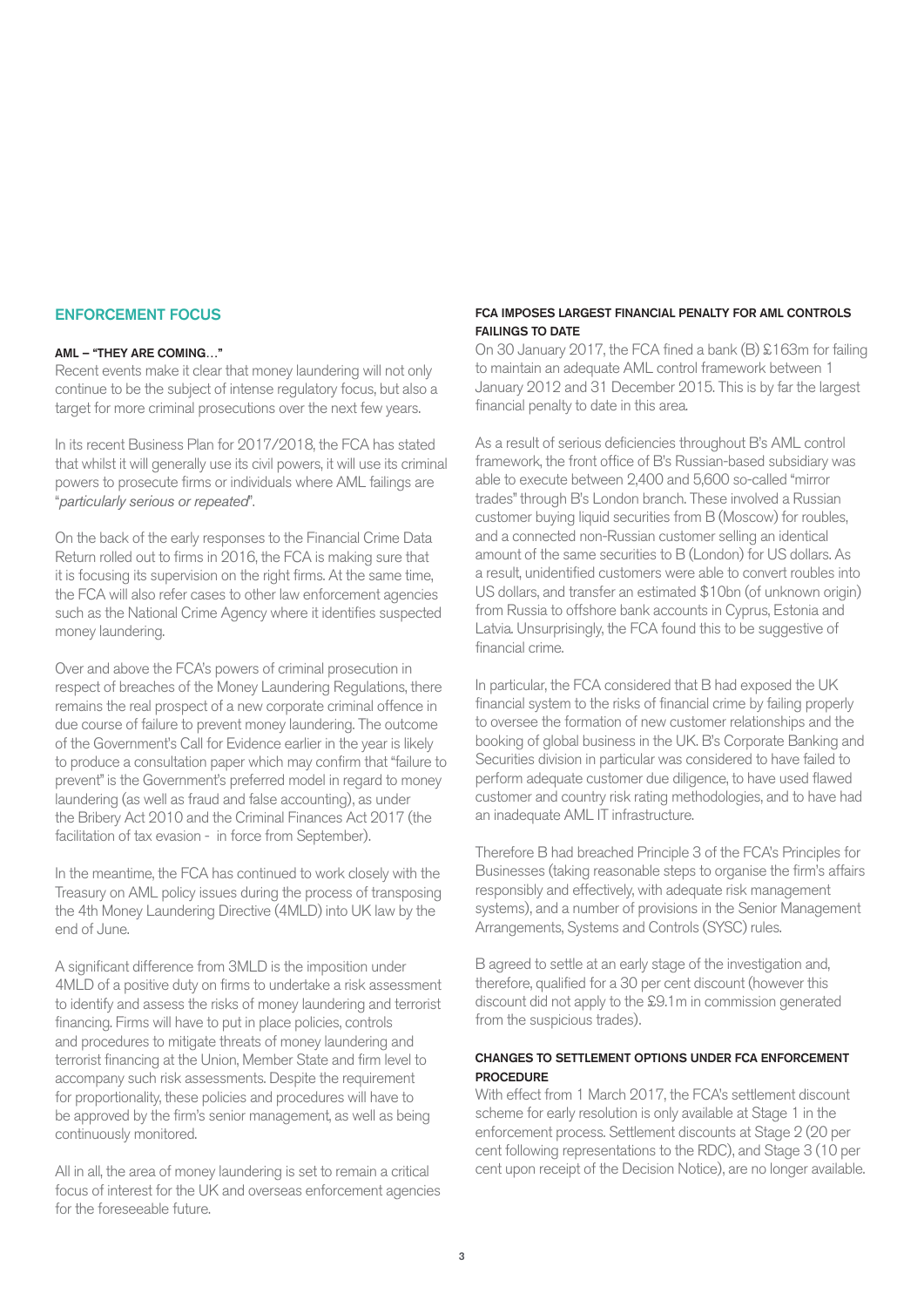Stage 1 is the period from commencement of an investigation until the FCA has a sufficient understanding of the nature and gravity of any breach(es) to make a reasonable assessment of the appropriate penalty, communicated that assessment to the firm / individual, and given time for the firm / individual to agree. This would be no later than the post-investigation Warning Notice. The maximum available discount is 30 per cent, but only if there is full agreement as to at least both the facts and liability. Otherwise, discretionary discounts may be available for: full agreement of the facts only at Stage 1 (15-30 per cent); or partial agreement as to the facts, liability and penalty (leaving a narrower set of issues in dispute) (0-30 per cent).

#### FCA IMPOSES FIRST RESTITUTION ORDER FOR MARKET ABUSE

On 28 March 2017, the FCA published a final notice requiring Tesco plc (Plc) and Tesco Stores Limited (TSL) (together Tesco) to pay compensation to investors who suffered loss as a result of market abuse. This is the first time that the FCA has used its restitution powers to require a listed company to pay compensation for market abuse. It is also the first time the FCA has issued a final notice whilst co-ordinating with the SFO in regard to a Deferred Prosecution Agreement (DPA).

On 29 August 2014, Plc published a trading update in which it stated that it expected a trading profit for the six months ending 23 August 2014 of c. £1.1bn. On 22 September 2014, before trading opened, Plc published a further trading update correcting an overstatement of £250m (due to incorrect information received from TSL). Therefore, the August statement had given a false or misleading impression as to the value of Tesco shares and bonds, which Plc knew or could reasonably have been expected to know was a false statement (Section 118(7) FSMA, as it was).

The FCA has estimated that there are around 10,000 investors who may be eligible for compensation and that the total compensation payable is expected to amount to approximately £85m (plus interest).

The FCA decided not to impose a financial penalty for two reasons. First, the FCA recognised that under the DPA with the SFO, TSL had agreed to pay a financial penalty of £129m. In addition, Tesco's co-operation with the FCA's investigation had been "exemplary" - voluntarily disclosing information which was considered to be material to the FCA's enquiries, and generally assisting the FCA in reaching a swift conclusion to its investigation.

Details of the agreed facts underlying the DPA, and any other terms of the DPA, are not presently available due to reporting restrictions. This suggests that the SFO's investigation is continuing in regard to individuals.

# RECENT JUDGMENTS

# SUPREME COURT'S LATEST DICTA ON CONTRACTUAL INTERPRETATION

In *Wood v Capita Insurance Services Ltd [2017] UKSC 24*, the Supreme Court has provided its latest guidance on the rules of contractual interpretation.

In the only reasoned judgment, Lord Hodge referred to the debate about "purposive" and "literal" approaches to contractual interpretation (although he used the words "textualism" and "contextualism"). The recent decision in *Arnold v Britton [2015] AC 1619* has been interpreted as adopting a more literal approach than in previous Supreme Court cases *(especially Rainy Sky v Kookmin [2011] 1 WLR 2900)*. Lord Hodge denied that there was any inconsistency between those cases or other recent decisions of the Supreme Court: "*the recent history of the common law of contractual interpretation is one of continuity rather than change"*.

Lord Hodge stated that "contextualism" (a purposive approach) and "textualism" (a literal approach) are both valid tools. The one approach does not trump the other. The extent to which each "tool" is adopted will depend on the circumstances of each particular case. For example, a textual analysis / literal approach might be more appropriate where there is a sophisticated and complicated contract, which has been drafted with the help of legal advisers.

The claim in this case was made under an indemnity contained in an SPA. However, the claim failed because Lord Hodge construed the indemnity narrowly. He took this narrow approach, in part, because the SPA also contained wide-ranging but time-limited warranties, and the Claimant would have been able to recover its losses under those warranties, if it had made a claim before the deadline expired (which it failed to do). In the judge's view, it made sense for the parties to have agreed both wide-ranging, but time-limited warranties, and a further indemnity, which would not be subject to a time limit, but which would be triggered in narrower circumstances. A different conclusion might have been reached if the losses had not been covered by the warranties (subject to a claim being made on time). This demonstrates that parties who are negotiating warranties and indemnities, should consider how the two sets of provisions tie in with one another because the scope and meaning of one type of provision can have an impact on the meaning and scope of the other.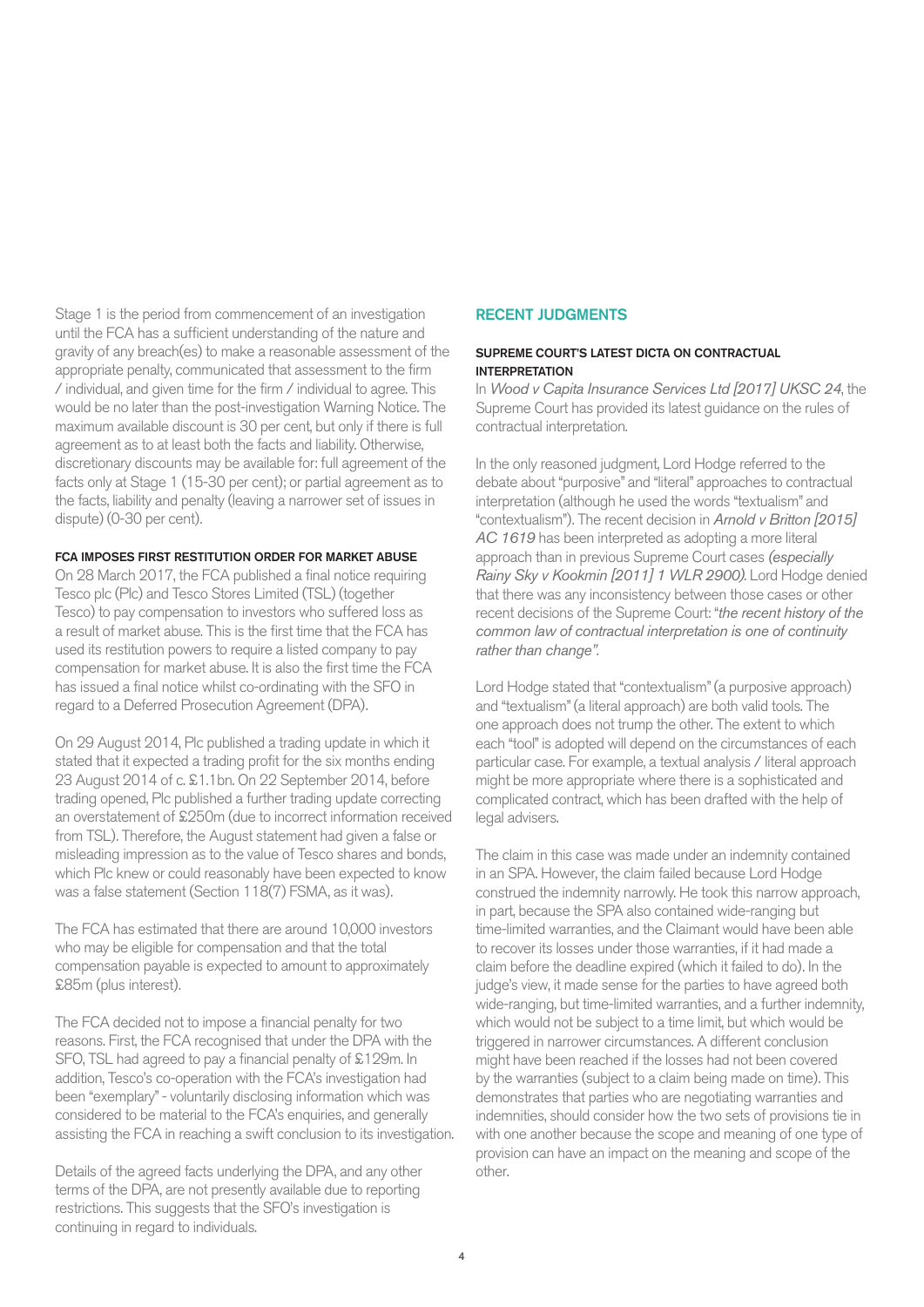# NOVEL APPROACH TO CLOSE-OUT VALUATION UNDER GLOBAL MASTER AGREEMENTS

In *LBI EHF (in winding up) v Raiffeisen Zentralbank Osterreich AG & Another [2017] EWHC 522*, the Commercial Court has taken a novel evidential approach to the retrospective valuation of securities in a close-out situation. Rather than requiring the non-defaulting party to produce witness evidence as to precisely what it would have done at the relevant time had it followed the correct valuation procedure, the Court accepted a "statement of position" submitted in support of the nondefaulting party's valuation.

Following LBI's default, the Court was required to consider the appropriate Net Value (at the Default Valuation date) to be ascribed by the Defendants (RZB) to open repo trades under the Global Master Repurchase Agreement 2000 (GMRA), and open securities lending trades under the Global Master Securities Lending Agreement 2000 (GMSLA).

LBI had responded to a margin call made by RZB on 7 October 2008, by stating that it could not pay. Therefore, on 8 October 2008, RZB served default notices under both agreements, by facsimile. Although LBI denied that it had received the notices, the Court found that they had been properly sent by facsimile, in legible form, and that a "responsible person" at LBI (being the person manning the fax room), had more likely than not received them.

Under paragraph 10(d)(iv) of the GMRA, "Net Value" was defined as the amount which, in the reasonable opinion of the non-defaulting party, represented the fair market value of the Deliverable Securities or Receivable Securities, having regard to such pricing sources and methods as the non-defaulting party considered appropriate (less transaction costs).

However, RZB, as the non-defaulting party, failed both to serve a Default Valuation Notice (as required by the GMRA) on or before the Default Valuation date (of 15 October 2008), and, as then required by paragraph 10(e)(ii) of the GMRA, to determine the Net Value "as soon as reasonably practicable after the Default Valuation [date]."

In addition, the parties had failed to agree a "generally recognised source" of prices in accordance with the Market Value provisions of the GMRA.

The Court did not accept LBI's contention that the "fair market value" could not be calculated on a forced sale (i.e. distressed) basis, since RZB was entitled to sell the securities, in what might have been a distressed market, and determine the Default Market Value on the basis of prices obtained, provided always that it acted in good faith.

Instead, following the Court of Appeal in both *Socimer International Bank Ltd v Standard Bank [plc] [2008] EWCA Civ 116*, and *WestLB AG v Nomura Bank International plc [2012] EWCA Civ 495*, the Court found that the securities should be ascribed a fair market value in accordance with the opinion which RZB, acting rationally and in good faith, would have formed had it conducted the valuation exercise required by paragraph 10(e)(ii) of the GMRA. This was largely a question of fact.

Somewhat surprisingly, however, although expert evidence was submitted by both sides, RZB did not produce a factual witness to explain what RZB would have done had it complied with the provisions of the GMRA at the relevant time. Instead, the Court, acknowledging that the information available was imperfect, accepted RZB's statement of calculations as representing a rational, honest determination of fair market value as at 15 October 2008, in the exceptional and serious market conditions prevailing, including haircuts. Whilst the expert evidence could not represent what RZB would have done, it served as a useful cross-check.

# REFUSAL OF PERMISSION TO ADDUCE EXPERT EVIDENCE IN MIS-SELLING CASE

In the context of a mis-selling case (interest rate hedging products), *London Executive Aviation Ltd v Royal Bank of Scotland plc [2017] EWHC 1037 (Ch)* has provided a helpful reminder that the Court should only give permission for expert evidence to be adduced, where there is "*recognised expertise governed by recognised standards and rules of conduct capable of influencing the Court's decision on any of the [legal] issues which it has to decide"*. By contrast, the extent of a legal duty, such as, for example, under the Conduct Of Business Sourcebook (COBS) rules, is a question of law for the Court, and does not require expert evidence. Therefore, an "expert" simply saying what he or she would have done in the same circumstances is of no value.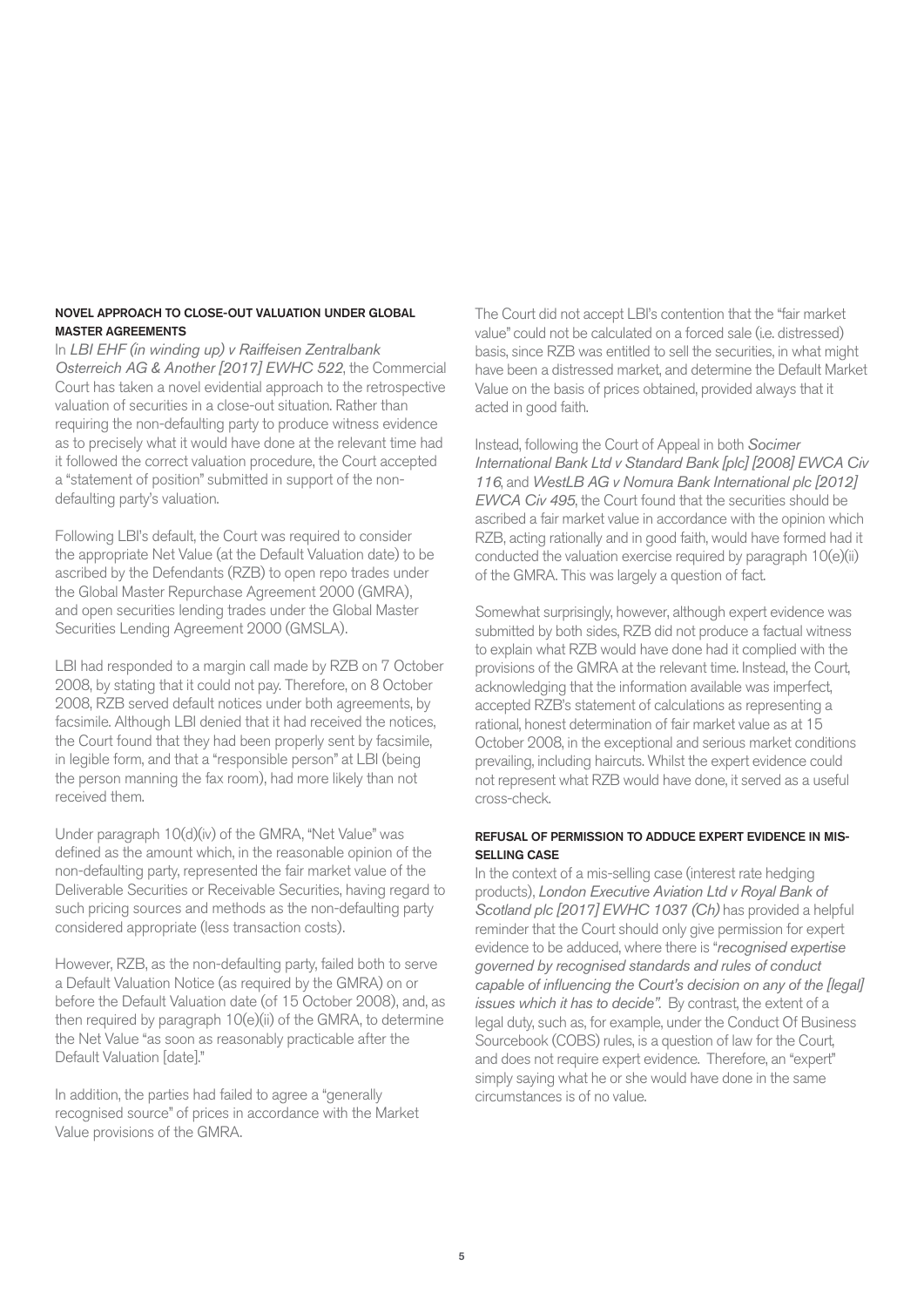The Court noted that there had been a division of opinion and practice amongst judges as to the desirability and appropriateness of expert evidence in mis-selling cases, and it was accepted that each case needed to be approached on its own facts. In this case, it was concluded that there was no need to call expert evidence to expand on the risks related to a product, or to explain the legal standards required by, for example, COBS 9, and so permission was refused.

## LETTERS OF CREDIT - ISSUING BANKS HAVE A RIGHT TO REQUEST FURTHER INFORMATION

The High Court has held that the issuing bank (IB) of a letter of credit (L/C) is entitled to be satisfied that the confirming bank (CB) has paid the beneficiary (seller) before reimbursing CB. Therefore, IB may ask for necessary further information before honouring the undertaking contained in the L/C.

In *Deutsche Bank Ag v CIMB Bank Berhad [2017] EWHC 1264,* the Claimant, as CB, sought reimbursement of sums paid under a series of ten L/Cs. The Defendant, as IB, considered that the underlying transactions were sham transactions entered into for the purposes of obtaining payment under the L/ Cs. Therefore, IB made a formal request for further information from CB, who contended that IB had no right to the information. CB argued that, as a matter of principle, the issuer of a letter of credit should accept on its face, a statement by CB that it has paid the beneficiary. There was no right to seek further details.

Under Article 7 of the ICC Uniform Customs and Practice for Documentary Credits 600 (UCP600), "*[an] issuing bank undertakes to reimburse a nominated bank that has honoured a complying presentation".* This was interpreted by the Court as entitling IB to ask for further information from the CB in regard to payment. However, the Court noted that such requests should be limited to requests for information that were "*strictly*" necessary. In this case, the width of the requests served by IB had the air of a fishing expedition, and the Court emphasised that it should not entertain requests seeking to unduly investigate CB's arrangement, in the hope that something by way of a defence might turn up.

# THE SUPREME COURT RULES ON THE PRIORITY OF DISTRIBUTIONS IN LIQUIDATION: THE LEHMAN WATERFALL

On 17 May 2017, the Supreme Court gave judgment in *Re Lehman Brothers International (Europe) (in administration) and others [2017] UKSC 38*, known as the Waterfall I appeal - the dispute in relation to the distribution of £8bn surplus assets of Lehman Brothers International (Europe) (LBIE), Lehman's main European operating company, which entered administration on 15 September 2008. The judgment has provided clarity in a number of areas in relation to the scope of creditors' entitlement to claim contractual interest on provable and non-provable debts in liquidations and administrations. In its judgment, the Supreme Court determined the following issues in relation to who should receive the surplus funds.

Ranking of subordinated debt: Whether the subordinated loans made to LBIE by LB Holdings Intermediate 2 Ltd should be paid before or after statutory interest and non-provable liabilities of the company. The Supreme Court upheld previous decisions, concluding that statutory interest and non-provable liabilities must be met before any surplus can be used to pay the subordinated loans; statutory interest is plainly an obligation payable in LBIE's insolvency, and an office-holder who pays a non-provable liability of the company is making a payment "in the Insolvency". Accordingly, the holder of the subordinated loans cannot prove for the loans until the statutory interest and non-provable liabilities are paid.

Foreign currency debts: Numerous LBIE creditors have debts denominated in a foreign currency. Their claims were converted to sterling at the official rate on the date LBIE went into administration pursuant to the Insolvency Rules. The foreign currency creditors claimed that they were entitled to receive any contractual shortfall caused by the depreciation in value of sterling between the date the claims were converted and the date they are paid. The Supreme Court held that the creditors were not entitled to payment for currency losses on the basis that the Insolvency Rules are a complete code for currency conversion, and are intended to spell out the full extent of a foreign currency creditor's rights.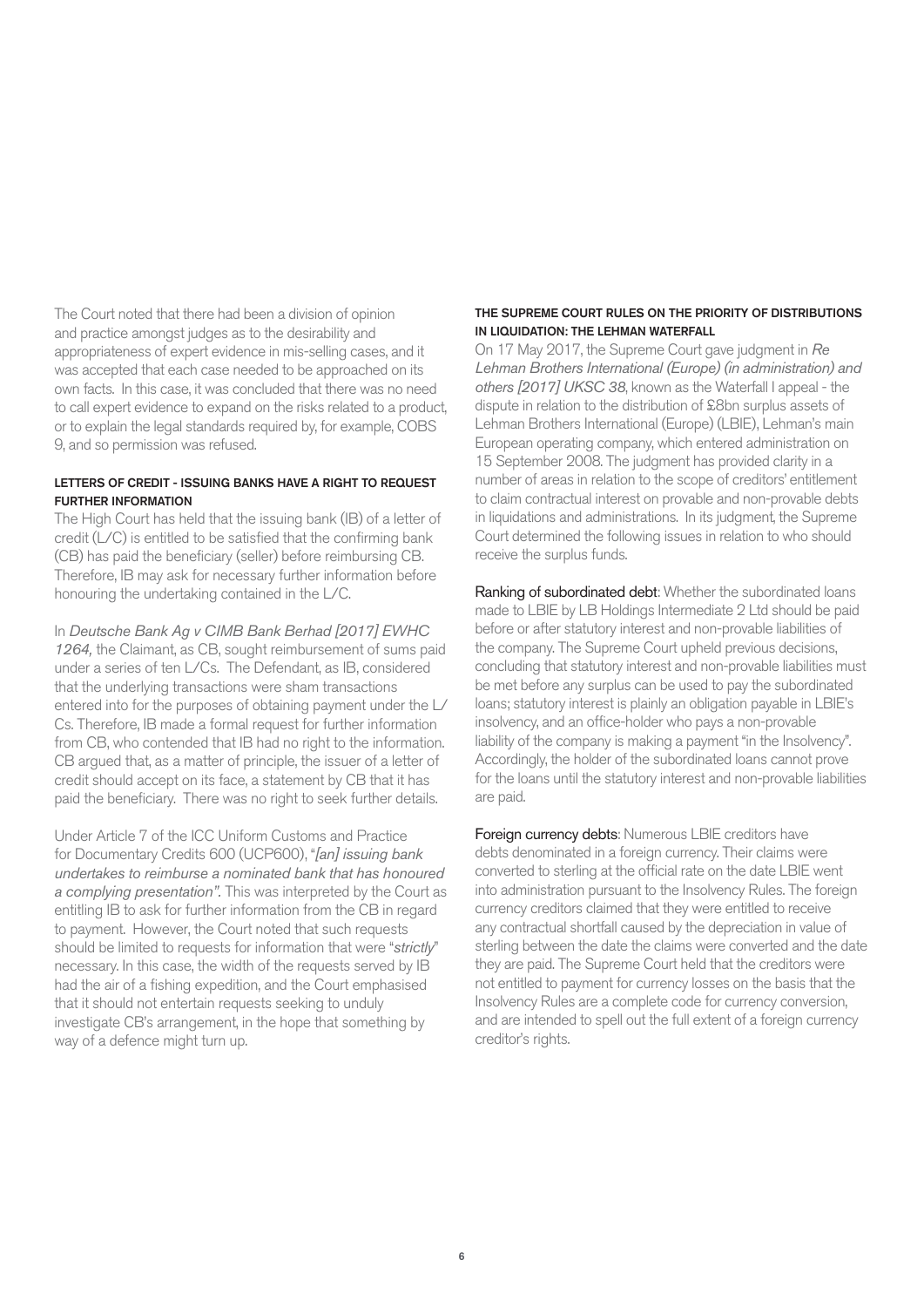Statutory interest in administration: The Supreme Court held that creditors of LBIE who had been entitled to, but had not been paid, statutory interest on debts for the period of the administration, could not then claim such interest in a subsequent liquidation. In a similar vein to its decision on foreign currency debts, the Court held that the insolvency legislation provides a complete statutory code for the recovery of provable debts.

Liability of LBIE members: Since LBIE is an unlimited company, the shareholders are potentially liable to contribute towards its debts and liabilities. The Court held that contributories are liable to contribute to enable non-provable liabilities to be paid in full, but are not liable to contribute to unpaid statutory interest. In addition, the LBIE administrators could not make calls for contributions or set off potential claims which the members may have as contributories against LBIE. The Court also held that the contributory rule (the rule applicable in liquidations that a creditor cannot claim a debt from a company until he has contributed whatever is due by him as contributory) can extend to administrations.

# FINANCIAL CRIME

#### SANCTIONS - NEW OFSI POWERS TO IMPOSE FINANCIAL PENALTIES

On 1 April 2017, Part 8 of the Policing and Crime Act 2017 came into force, which creates new powers for HM Treasury, through the Office of Financial Sanctions Implementation (OFSI) to impose monetary penalties for breaches of financial sanctions.

This new civil enforcement regime provides an alternative to criminal prosecution for breaches of financial sanctions legislation.

Before imposing a penalty, the OFSI must be satisfied on the balance of probabilities (the civil standard rather than the criminal standard), that:

- the person (i.e. individual or corporate entity) has breached a prohibition, or failed to comply with an obligation, that is imposed by or under financial sanctions legislation; and
- that person knew, or had reasonable cause to suspect, that he/she was in breach of the prohibition or had failed to comply with the obligation.

Separate penalties can be imposed on a corporate entity and its officers. It is also possible for OFSI to impose a civil financial penalty on one person, and for another person to be prosecuted under the criminal law (where the maximum sentence for breaches of financial sanctions has been increased to seven years).

The territorial scope of OFSI's new enforcement powers requires there to be a "UK nexus", including: the company being a UK company operating overseas; transactions utilising clearing services in the UK; relevant acts of a foreign subsidiary of a UK company; or relevant acts taking place overseas, but directed from the UK.

OFSI has published detailed guidance on how it will use these new powers.

#### CRIMINAL FINANCE ACT 2017 TACKLES TAX EVASION AND MONEY LAUNDERING

On 27 April 2017, Royal Assent was given to the Criminal Finances Bill, which is now expected to come into force in September. We will cover the relevant offences in more detail in our next eBulletin.

The headline offences under the new Criminal Finances Act 2017 are the corporate offences of failure to prevent the fa[cilitation of ei](http://www.macfarlanes.com/media/762741/Failure-to-prevent-tax-evasion-the-corporate-offence.pdf)ther UK or foreign tax evasion by a third person. Click here to read our note on the failure to prevent tax evasion offence. These new corporate criminal offences come with extensive territorial scope. In particular, where failure to prevent the facilitation of foreign tax evasion is concerned, the corporate entity itself does need to have a UK nexus; as long as a step in the chain of events occurs within the UK (e.g. the use of a UK bank account), the foreign corporate will be susceptible to prosecution in the UK by HMRC.

The Act also brings with it a series of measures designed to assist the prevention and detection of money laundering: Unexplained Wealth Orders and interim freezing orders under which certain individuals, including PEPs or persons reasonably suspected of criminal activity, and who own specified property worth £50,000 or more, may be required to explain the source of the asset(s); rolling extensions by Court Order of the 31 day moratorium under the Suspicious Activity Report (SAR) regime, up to 186 days in total; greater information sharing between regulated entities; and the availability to law enforcement agencies of enhanced information gathering powers.